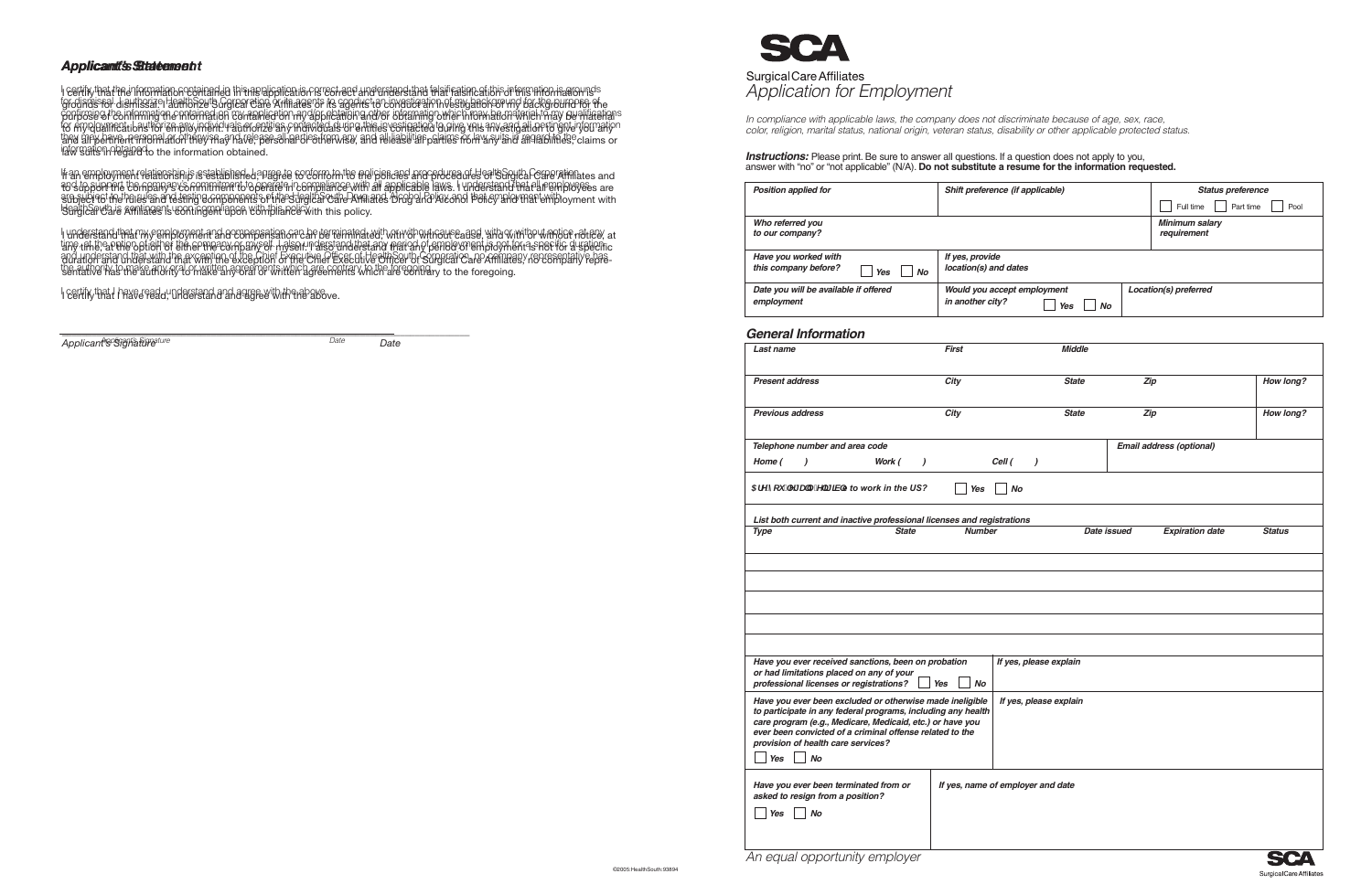**Employment History**<br>Cover all current and previous employment, including jobs held while in school or the military. Start with<br>your present or last position and list backwards in chronological order. Please answer all que explain all periods of unemployment. Do not substitute a resume for the information requested.

|                    | Name and address of employer | Dates employed     |                  | <b>Position(s) held</b> | <b>Salary</b>   |         |
|--------------------|------------------------------|--------------------|------------------|-------------------------|-----------------|---------|
|                    |                              | From<br>Month/Year | To<br>Month/Year |                         | <b>Starting</b> | Leaving |
| $\boldsymbol{1}$ . |                              |                    |                  |                         |                 |         |
|                    |                              |                    |                  |                         |                 |         |
|                    |                              |                    |                  |                         |                 |         |
| 2.                 |                              |                    |                  |                         |                 |         |
|                    |                              |                    |                  |                         |                 |         |
|                    |                              |                    |                  |                         |                 |         |
| 3.                 |                              |                    |                  |                         |                 |         |
|                    |                              |                    |                  |                         |                 |         |
|                    |                              |                    |                  |                         |                 |         |
| 4.                 |                              |                    |                  |                         |                 |         |
|                    |                              |                    |                  |                         |                 |         |
|                    |                              |                    |                  |                         |                 |         |
| 5.                 |                              |                    |                  |                         |                 |         |
|                    |                              |                    |                  |                         |                 |         |
| 6.                 |                              |                    |                  |                         |                 |         |
|                    |                              |                    |                  |                         |                 |         |
|                    |                              |                    |                  |                         |                 |         |

### **Education History**

| <b>Education</b>                                          | <b>Name and location</b><br>of institution | <b>Highest</b><br>grade/year<br>completed                                | Grade<br>average | Did you<br>graduate? | If you graduated, what was<br>your degree and major |  |  |
|-----------------------------------------------------------|--------------------------------------------|--------------------------------------------------------------------------|------------------|----------------------|-----------------------------------------------------|--|--|
| <b>High school</b><br>and/or G.E.D.                       |                                            | 9 10 11 12                                                               |                  | Yes<br>No            | <b>Major</b><br><b>Study</b>                        |  |  |
| College                                                   |                                            | $\overline{2}$<br>$\boldsymbol{\beta}$<br>$\mathbf{1}$<br>$\overline{4}$ |                  | Yes<br>No            | Degree<br><b>Major</b>                              |  |  |
| College                                                   |                                            |                                                                          |                  | Yes<br>No            | Degree<br><b>Major</b>                              |  |  |
| Graduate<br>school                                        |                                            |                                                                          |                  | Yes<br>No            | Degree<br>Major                                     |  |  |
| <b>Other institutions</b><br>attended                     |                                            |                                                                          |                  | Yes<br>No            | <b>Major</b>                                        |  |  |
| List any other training and education                     |                                            |                                                                          |                  |                      |                                                     |  |  |
|                                                           |                                            |                                                                          |                  |                      |                                                     |  |  |
|                                                           |                                            |                                                                          |                  |                      |                                                     |  |  |
|                                                           |                                            |                                                                          |                  |                      |                                                     |  |  |
| DfcZYgg]cbU cf[ Ub]nUr]cbg, awards, academic honors, etc. |                                            |                                                                          |                  |                      |                                                     |  |  |
|                                                           |                                            |                                                                          |                  |                      |                                                     |  |  |
|                                                           |                                            |                                                                          |                  |                      |                                                     |  |  |